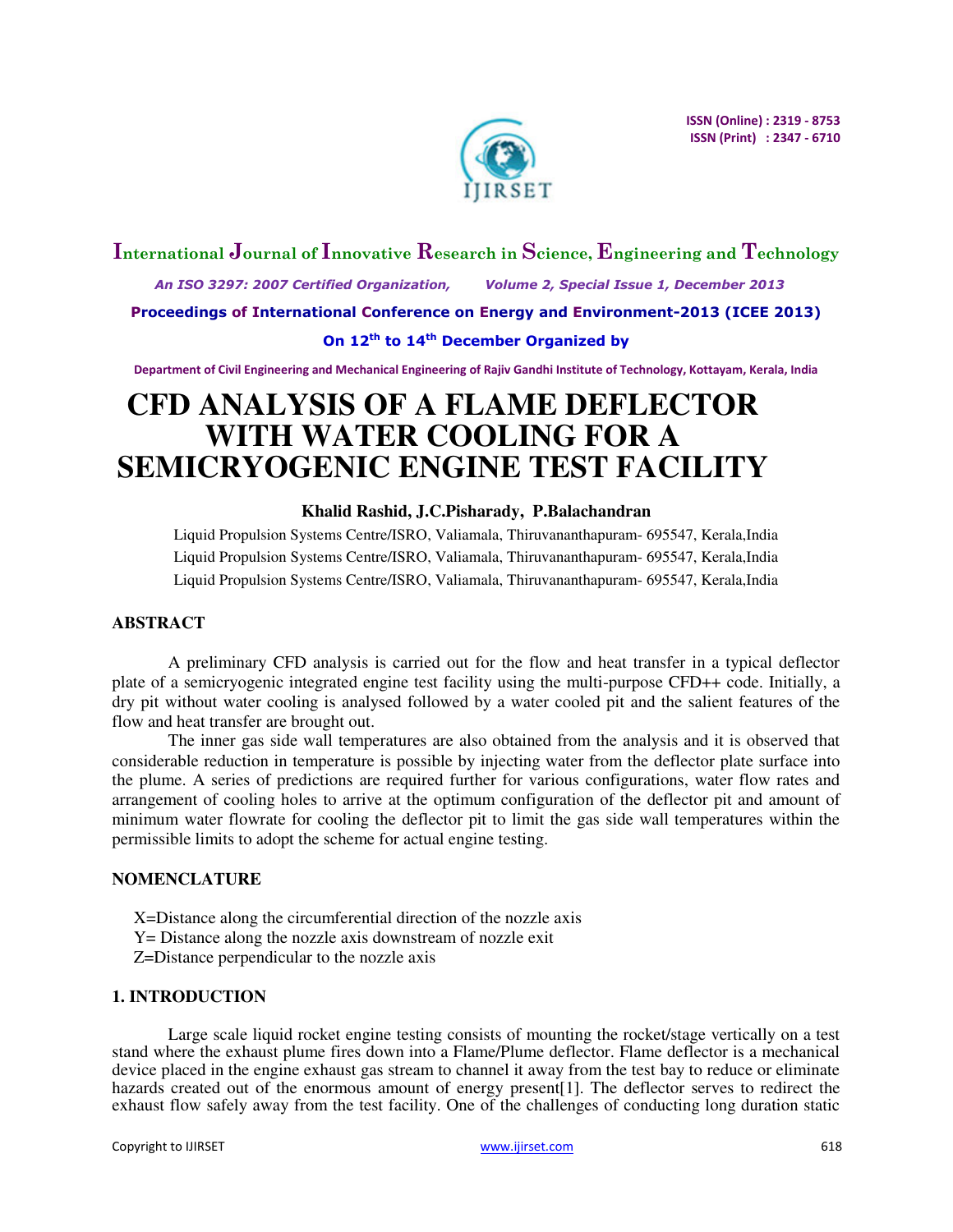test is protecting the deflector from the harsh thermal environments generated by plume impingement [2]. By controlled deflection of the stream, the deflector dissipates the energy into the surroundings. In several existing facilities worldwide, the hot gas from the engine is cooled by injecting water into the hot gas before it impinges on the flame deflector, so as to keep the flame deflector temperature below the allowable limit of the material [3]. Since the conditions of exhaust gases of high thrust engines are much adverse in terms of its temperature, pressure and mass flow rate, it is mandatory to go for a cooled flame deflector instead of the dry pits to save money and time as well as to reduce technical complexities associated with the construction of the flame deflector and test stand foundation. A schematic of a typical deflector pit configuration for which the present study is conducted is shown in Fig.1.



FIG.1: TYPICAL FLAME DEFLECTOR PIT

Owing to the symmetry of the problem with respect to  $Z=0$ , only one half of the domain is considered. The lower portion of the domain consists of the horizontal planar base and the wall-pit. The left, top and right boundaries are inflow/outflow boundaries.

The plume enters the domain through the nozzle exit plane boundary (whose centre is located at  $Y = 10.0$  m) and impinges upon the wall pit. The plume, which is referred to as 'product' in this analysis, consists of combustion products of Kerosene and LOX at a mixture ratio of 2.65. The molecular weight and the ratio of specific heats (γ) for the 'product' plume when it enters the domain are given to be  $25.\overline{825}$ and 1.2010 respectively. The transport properties (viscosity and thermal conductivity) are taken that of combustion gases. The plume enters at a static pressure of 0.50093 bar, a temperature of 1856.83 K and a velocity of 3320.6086 m/s in the –Y-direction. Here gravity acts in the –Y-direction and is only considered in the interaction of the liquid phase and the gaseous phase (in the EDP momentum equations). The ambient conditions in the domain are at  $P = 1$  bar and  $T = 300$  K. Water is injected through the small holes located on the wall-pit and interacts with the plume and undergoes evaporation.

The objective of the present analysis is to study the cooling of the wall-pit due to the water injection and this paper presents two cases. In the first case, the simulation does not include injection of water through the holes in the wall-pit ('water-off' case). In the second case, the simulation includes injection of water through the holes with a total mass flow rate of 370 kg/s and a temperature of 300 K ('water-on' case).

#### **2. MESH GENERATION**



FIG. 2: MIME GUI MESH GENERATED ALONG WITH THE DENSITY REGIONS AND FAMILIES The mesh, shown in Fig. 2, was created using Metacomp's MIME software. The global mesh size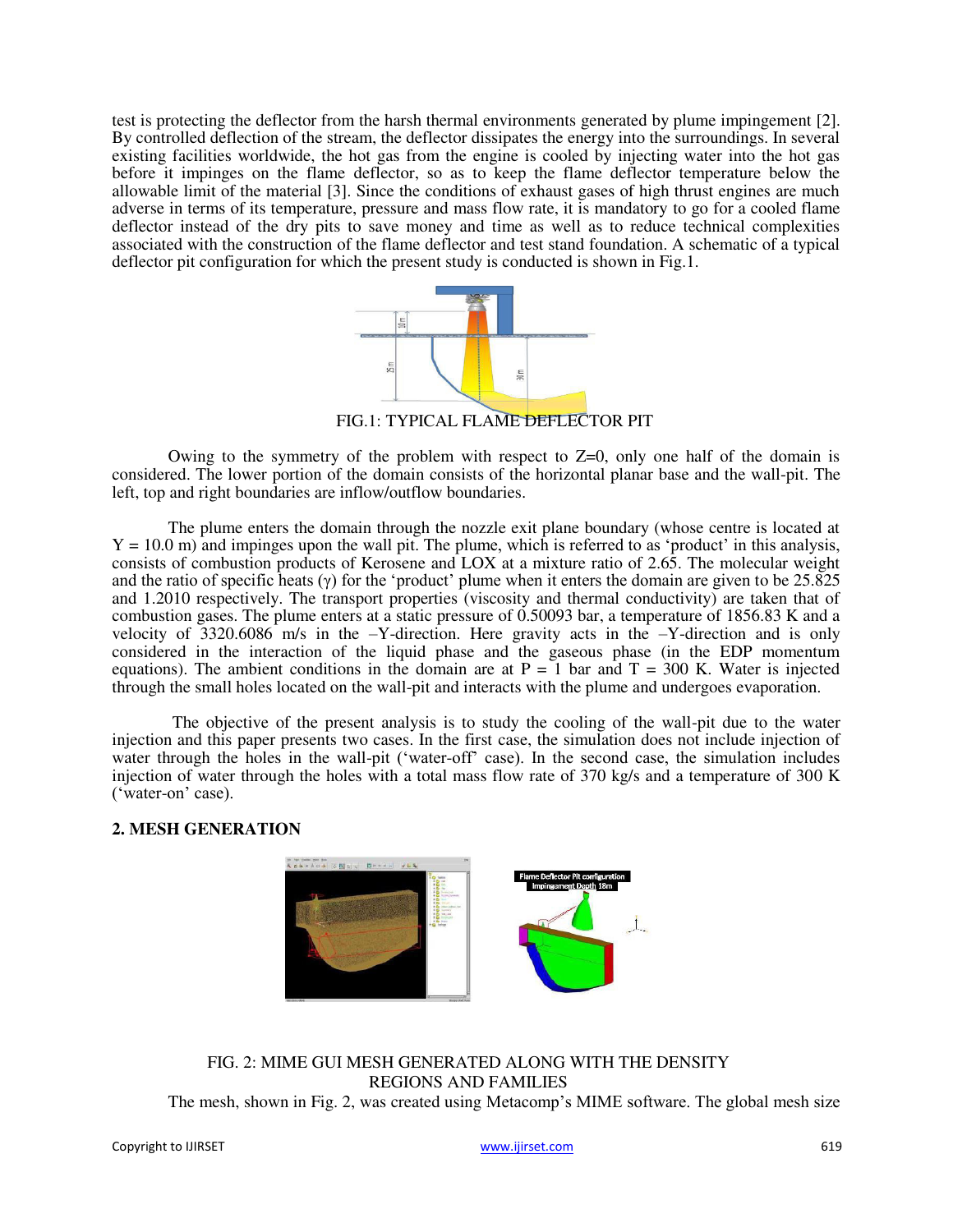was set to 3.0 m. The family mesh sizes, relative to the global mesh size, range from 0.00025 ('holes' family) to 0.25 for the large boundaries. Two density-cylinders were applied. The first one covers the nozzle-exit boundary through which 'product' plume enters the domain and extends a little distance downwards in the direction of flow. The relative mesh size in this region is 0.05. The second densitycylinder extends from the nozzle all the way up to the wall-pit where the 'product' gas impinges upon the surface. This region is assigned a relative mesh size of 0.1. An XYZ-aligned density box is applied in the X-direction from the wall-pit region where the 'product' plume impinges and it extends all the way to the exit boundary. This region has a relative mesh size of 0.1. An arbitrarily oriented density box is applied on the wall-pit region where the product plume impinges and this region has a relative mesh size of 0.05. Prism-layers are applied on all the wall boundaries as well as on the 'holes' family. The prism layer growth is geometric and the total number of layers is set to 12. The first layer thickness (3.0e-04m) is chosen so as to ensure that the wall  $y + < 30$ . It should be noted that a finer mesh is usually required if exact heat transfer rates need to be calculated in the problem. This was not a requirement here and thus a mesh suitable for wall-functions was used for the simulations. The mesh consists of about 3.61 million cells. Fig. 2 shows a view of the surface mesh on the MIME GUI along with the density regions described above.



# **3. SIMULATION METHODOLOGY**

#### FIG.3: INPUT PARAMETRS & BOUNDARY CONDITIONS USED

The density based algorithm is used for solving the governing Compressible RG Navier Stokes equations of the combustion gases flow and the water (steam) flow. The 2 equation Realisable k-€ model is used for modelling the turbulent flow. The gas properties variations are taken as polynomial. The computations are run in a DELL T7500, 8 core, 48 GB workstation using CFD++ version 12.5

# **4. RESULTS & DISCUSSIONS**

#### **4.1. Analysis Results for Water-off case (without water cooling)**

The salient results obtained from the water-off simulation are presented in this section. The simulation was run for 2000 steps. The following figure (Fig. 4) shows a plot of the residuals as a function of iterations. The residuals show about 4 orders drop in magnitude in 2000 iterations.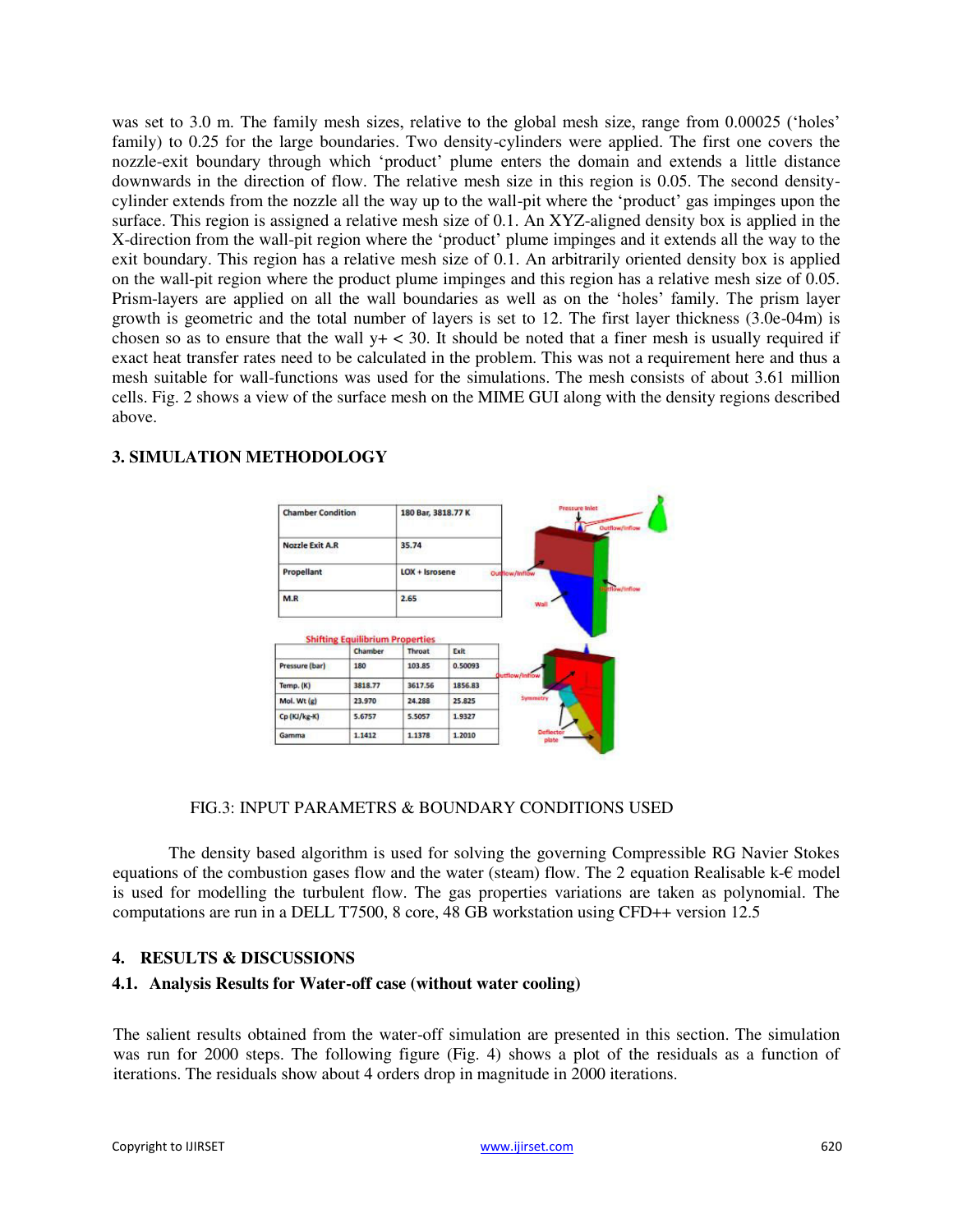

FIG. 4: RESIDUALS VS NO. OF ITERATIONS FIG. 5: PRESSURE (SYMMETRY PLANE)







# FIG. 6: TEMPERATURE (SYMMETRY PLANE) FIG.7: VELOCITY ALONG X-DIRECTION

Fig. 5 shows the pressure distribution along the symmetry plane. The pressure contours show significant variation along the vertical region dominated by the flow of 'product' gas through the nozzle. Fig. 6 shows the temperature distribution along the same symmetry plane. The hot temperature region coincides with the flow of the 'product' stream. Figs. 7 and 8 show the velocity contours in the X- and Ydirections. Fig. 9 shows Mach number distribution along the symmetry plane. The Mach number reaches a maximum of about 3.9. Fig. 10 shows the mole fraction of the 'product' species along the symmetry plane.





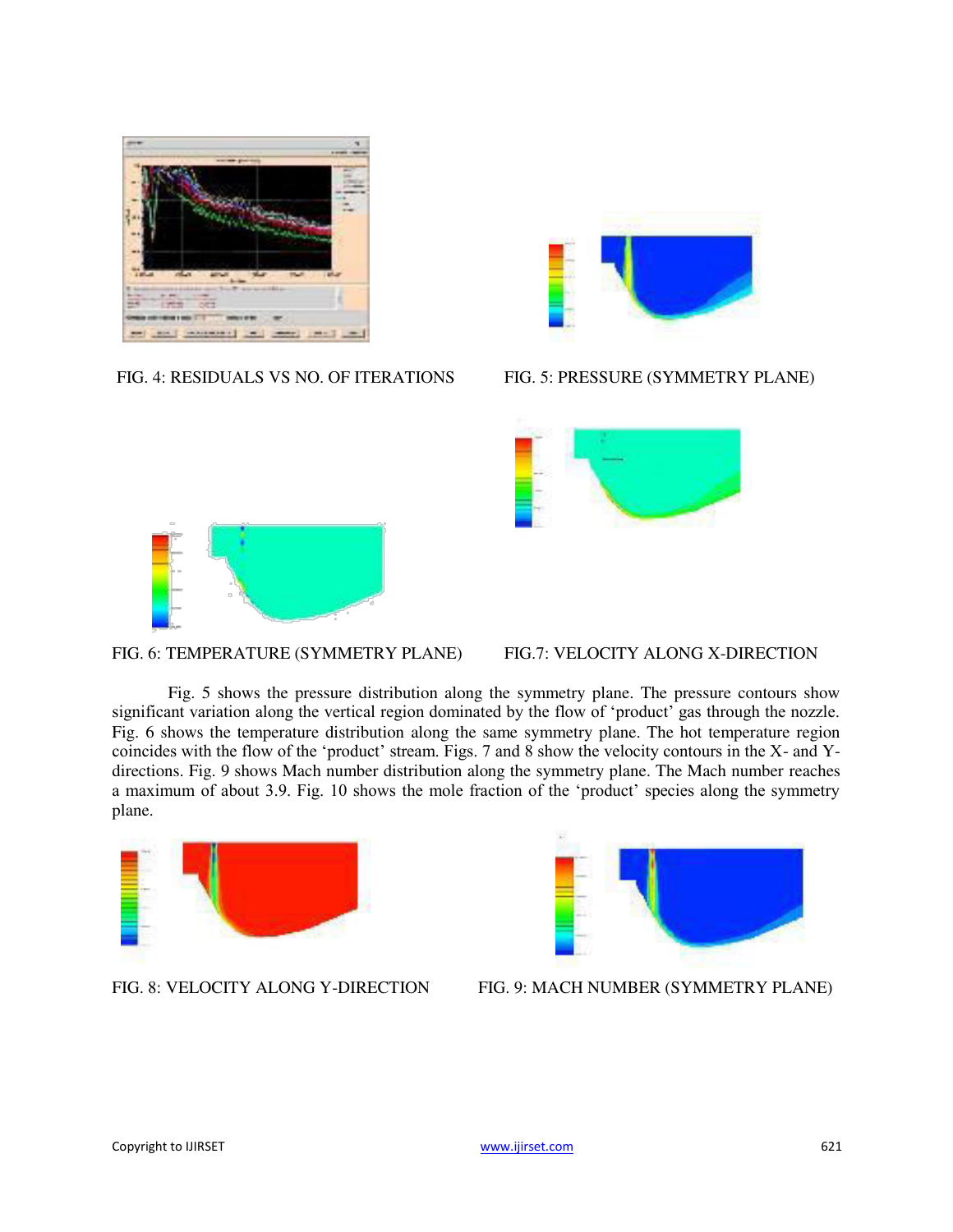



# FIG. 10: MOLE FRACTION OF 'PRODUCT' SPECIES FIG.11 TEMPERATURE (INTERSECTION (SYMMETRY PLANE) OF WALL-PIT AND SYMMETRY)

# **4.2 Analysis Results for Water-on case (with water cooling from plate surface)**

This section presents salient results obtained from the simulation with water-injection included in the flow. Fig. 12 shows the plot of the residuals as a function of iterations. The residuals show about 2 - 3 orders drop in magnitude. Better convergence can usually be achieved by lowering the temporal smoothing value.



# FIG.12: RESIDUALS AS FUNCTION OFITERATIONS



FIG.13: PRESSURE FIELD FIG.14: TEMPERATURE (SYMMETRY PLANE) (SYMMETRY PLANE)

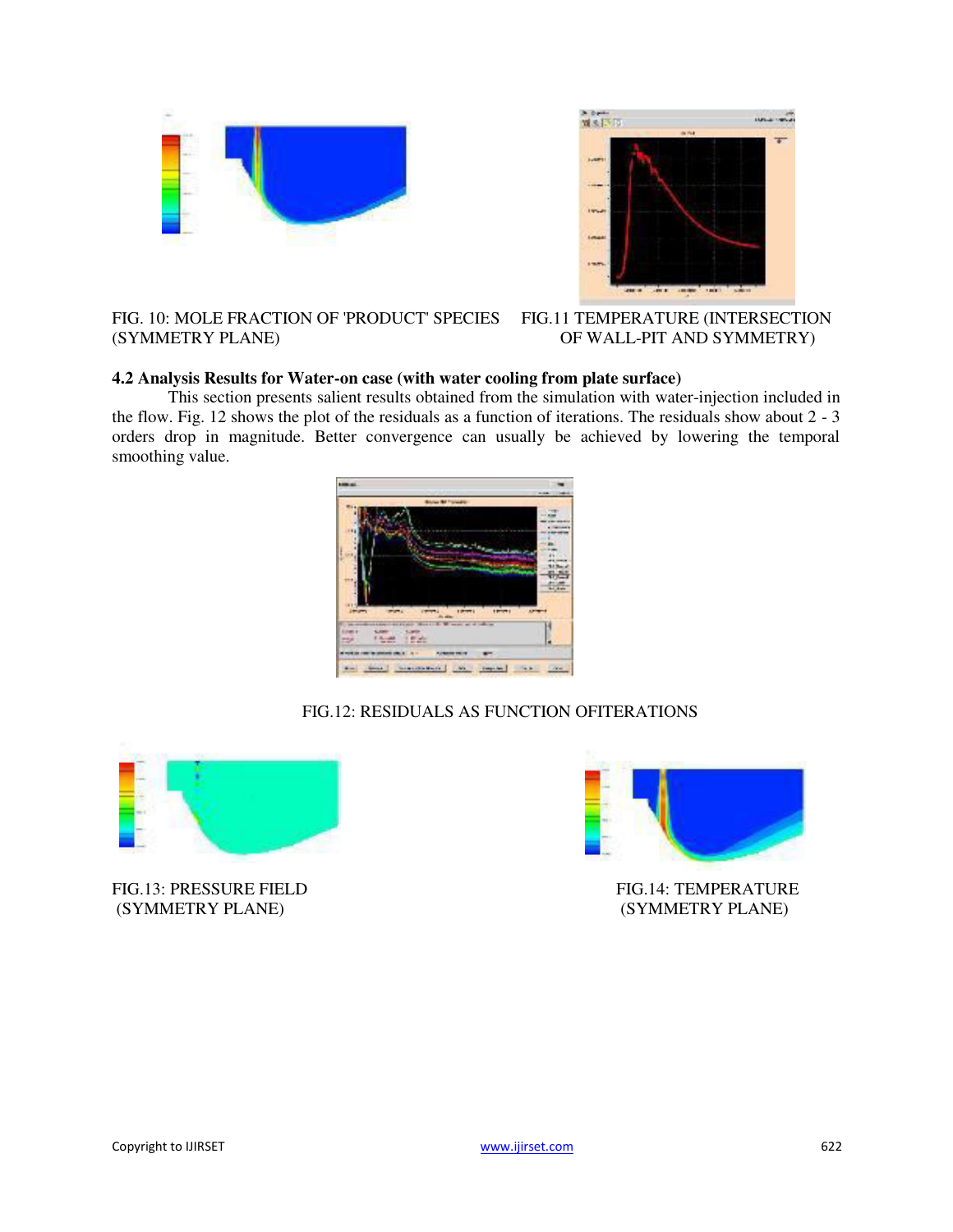The Figs.13 and 14 show pressure and temperature distributions along the symmetry plane. These contours are qualitatively similar to the corresponding contours from the previous case. The velocity distributions in the X- and Y-directions along the symmetry plane are shown in Figs.15 and 16.





FIG.15: VELOCITY IN THE X-DIRECTION (SYMMETRY) FIG.16: VELOCITY IN THE Y-DIRECTION (SYMMETRY) The Mach number distribution along the symmetry plane is shown in Fig. 16.





FIG.17 MACH NUMBER (SYMMETRY) FIG.18: MOLE FRACTION OF ' PRODUCT'GAS' (SYMMETRY)









The mole fractions of 'product' and  $H_2O$  species along the symmetry plane are shown in Figs.18 and 19. The temperature distribution along the wall-pit is shown in Fig. 20. The temperature distribution shows the cooling effect due to water injection. Fig. 21 shows the distribution of temperature along the intersection between the wall-pit boundary and the symmetry boundary.

A comparison of Fig. 21 and the corresponding figure from the previous case (Fig. 11) highlights the effect of water injection. The temperature dampening in the vicinity of the origin in Fig. 20 shows the cooling effect of the water injection. The maximum temperature along the wall-pit in this case reached about 2310 K, which is considerably less than the maximum value reached in the water-off case i.e. 3576 K.